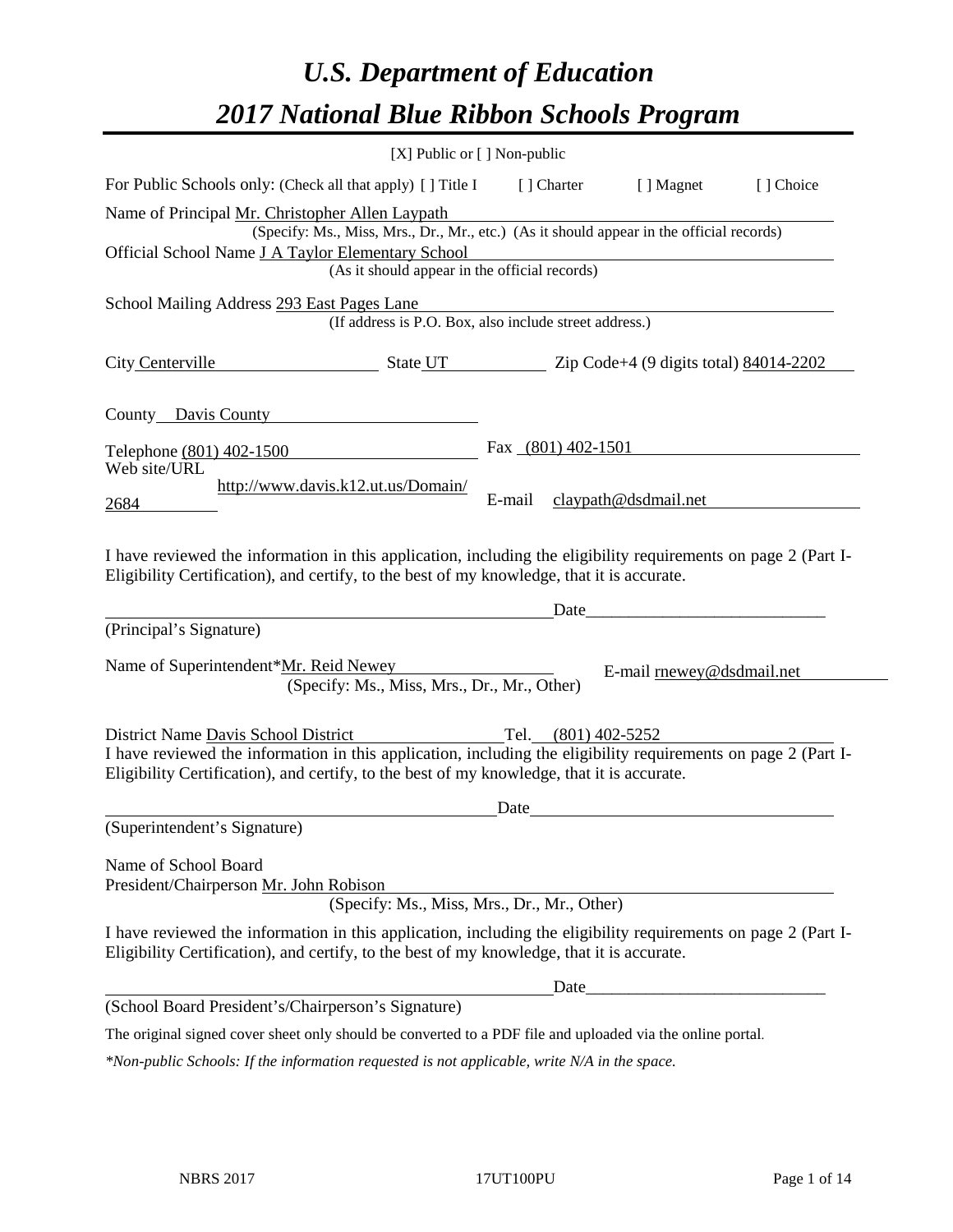The signatures on the first page of this application (cover page) certify that each of the statements below, concerning the school's eligibility and compliance with U.S. Department of Education and National Blue Ribbon Schools requirements, are true and correct.

- 1. The school configuration includes one or more of grades K-12. (Schools on the same campus with one principal, even a K-12 school, must apply as an entire school.)
- 2. All nominated public schools must meet the state's performance targets in reading (or English language arts) and mathematics and other academic indicators (i.e., attendance rate and graduation rate), for the all students group and all subgroups, including having participation rates of at least 95 percent using the most recent accountability results available for nomination.
- 3. To meet final eligibility, all nominated public schools must be certified by states prior to September 2017 in order to meet all eligibility requirements. Any status appeals must be resolved at least two weeks before the awards ceremony for the school to receive the award.
- 4. If the school includes grades 7 or higher, the school must have foreign language as a part of its curriculum.
- 5. The school has been in existence for five full years, that is, from at least September 2011 and each tested grade must have been part of the school for the past three years.
- 6. The nominated school has not received the National Blue Ribbon Schools award in the past five years: 2012, 2013, 2014, 2015, or 2016.
- 7. The nominated school has no history of testing irregularities, nor have charges of irregularities been brought against the school at the time of nomination. The U.S. Department of Education reserves the right to disqualify a school's application and/or rescind a school's award if irregularities are later discovered and proven by the state.
- 8. The nominated school has not been identified by the state as "persistently dangerous" within the last two years.
- 9. The nominated school or district is not refusing Office of Civil Rights (OCR) access to information necessary to investigate a civil rights complaint or to conduct a district-wide compliance review.
- 10. The OCR has not issued a violation letter of findings to the school district concluding that the nominated school or the district as a whole has violated one or more of the civil rights statutes. A violation letter of findings will not be considered outstanding if OCR has accepted a corrective action plan from the district to remedy the violation.
- 11. The U.S. Department of Justice does not have a pending suit alleging that the nominated school or the school district as a whole has violated one or more of the civil rights statutes or the Constitution's equal protection clause.
- 12. There are no findings of violations of the Individuals with Disabilities Education Act in a U.S. Department of Education monitoring report that apply to the school or school district in question; or if there are such findings, the state or district has corrected, or agreed to correct, the findings.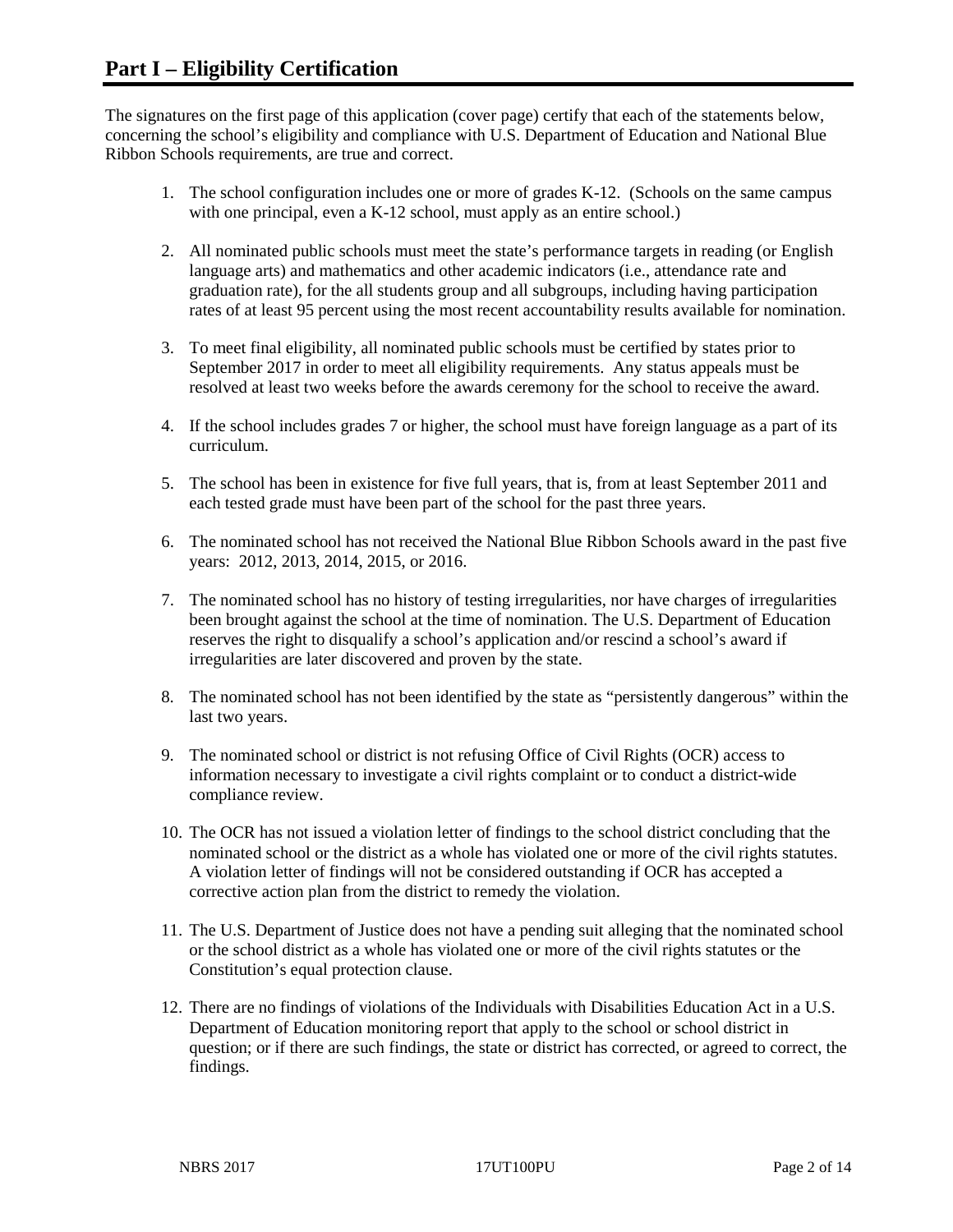# **PART II - DEMOGRAPHIC DATA**

#### **Data should be provided for the most recent school year (2016-2017) unless otherwise stated.**

#### **DISTRICT**

1. Number of schools in the district  $62$  Elementary schools (includes K-8) (per district designation): 17 Middle/Junior high schools 9 High schools 0 K-12 schools

88 TOTAL

**SCHOOL** (To be completed by all schools)

- 2. Category that best describes the area where the school is located:
	- [] Urban or large central city [ ] Suburban with characteristics typical of an urban area [X] Suburban [ ] Small city or town in a rural area [ ] Rural
- 3. Number of students as of October 1, 2016 enrolled at each grade level or its equivalent in applying school:

| Grade                           | # of         | # of Females | <b>Grade Total</b> |
|---------------------------------|--------------|--------------|--------------------|
|                                 | <b>Males</b> |              |                    |
| <b>PreK</b>                     | 0            | 0            | 0                  |
| K                               | 25           | 27           | 52                 |
| $\mathbf{1}$                    | 28           | 18           | 46                 |
| $\overline{2}$                  | 25           | 22           | 47                 |
| 3                               | 27           | 20           | 47                 |
| 4                               | 25           | 20           | 45                 |
| 5                               | 30           | 25           | 55                 |
| 6                               | 30           | 14           | 44                 |
| 7                               | 0            | 0            | 0                  |
| 8                               | $\theta$     | $\theta$     | 0                  |
| 9                               | 0            | 0            | 0                  |
| 10                              | $\theta$     | 0            | 0                  |
| 11                              | 0            | 0            | 0                  |
| 12 or higher                    | 0            | 0            | 0                  |
| <b>Total</b><br><b>Students</b> | 190          | 146          | 336                |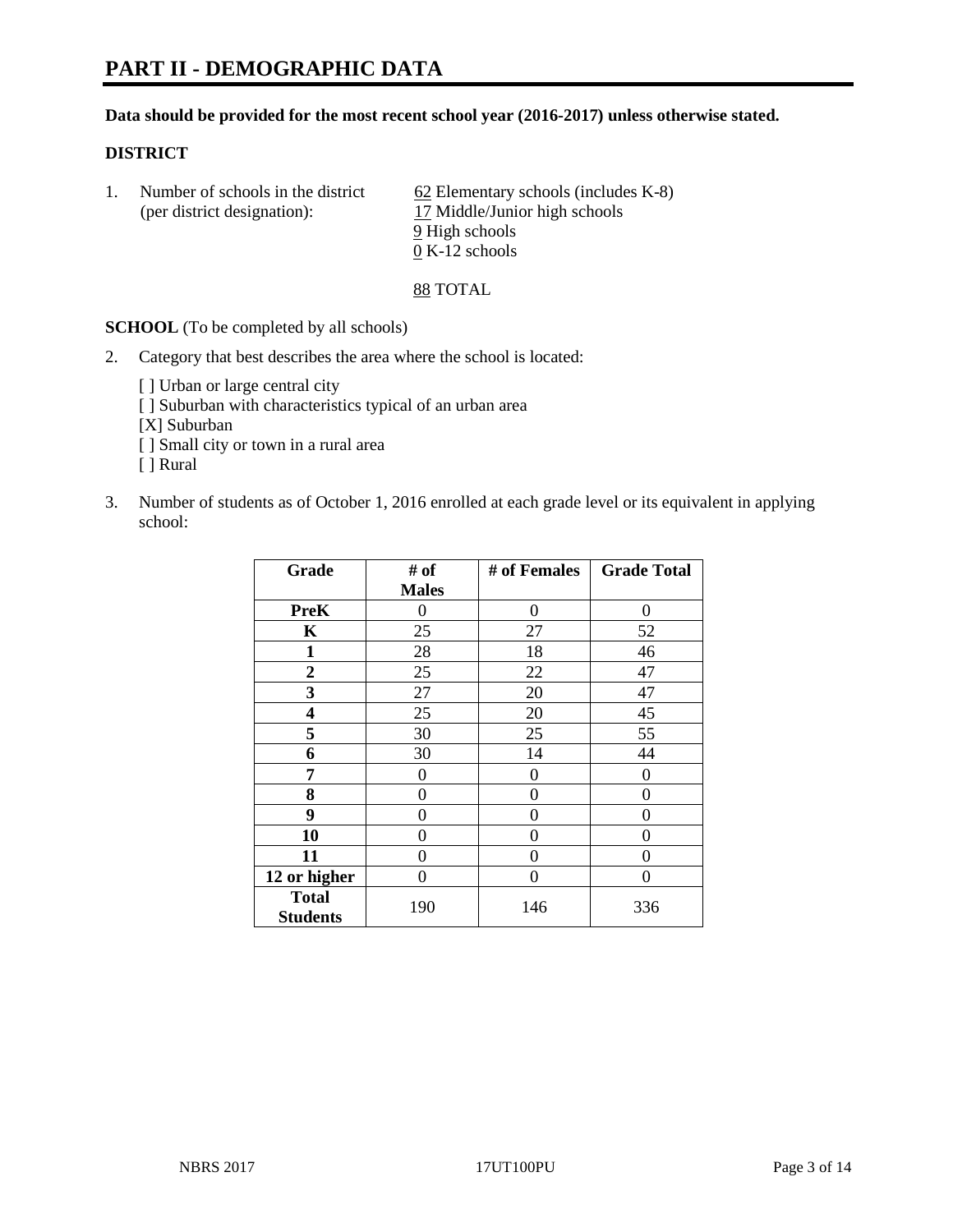the school: 1 % Asian

4. Racial/ethnic composition of  $\qquad \qquad \underline{0}$  % American Indian or Alaska Native % Black or African American % Hispanic or Latino % Native Hawaiian or Other Pacific Islander

- 87 % White
- 3 % Two or more races
	- **100 % Total**

(Only these seven standard categories should be used to report the racial/ethnic composition of your school. The Final Guidance on Maintaining, Collecting, and Reporting Racial and Ethnic Data to the U.S. Department of Education published in the October 19, 2007 *Federal Register* provides definitions for each of the seven categories.)

5. Student turnover, or mobility rate, during the 2015 – 2016 school year: 19%

This rate should be calculated using the grid below. The answer to (6) is the mobility rate.

| <b>Steps For Determining Mobility Rate</b>    | Answer |  |
|-----------------------------------------------|--------|--|
| (1) Number of students who transferred to     |        |  |
| the school after October 1, 2015 until the    | 40     |  |
| end of the 2015-2016 school year              |        |  |
| (2) Number of students who transferred        |        |  |
| from the school after October 1, 2015 until   | 30     |  |
| the end of the 2015-2016 school year          |        |  |
| (3) Total of all transferred students [sum of | 70     |  |
| rows $(1)$ and $(2)$ ]                        |        |  |
| (4) Total number of students in the school as | 371    |  |
| of October 1, 2015                            |        |  |
| (5) Total transferred students in row (3)     | 0.189  |  |
| divided by total students in row (4)          |        |  |
| $(6)$ Amount in row $(5)$ multiplied by 100   | 19     |  |

6. English Language Learners (ELL) in the school:  $4\%$ 

16 Total number ELL

Specify each non-English language represented in the school (separate languages by commas): Spanish, Russian, Korean, Portuguese, Urdu, Vietnamese, Chinese

- 7. Students eligible for free/reduced-priced meals: 21 % Total number students who qualify: 92
- 8. Students receiving special education services: 14 %

58 Total number of students served

Indicate below the number of students with disabilities according to conditions designated in the Individuals with Disabilities Education Act. Do not add additional conditions. It is possible that students may be classified in more than one condition.

| 3 Autism                              | 0 Orthopedic Impairment                   |
|---------------------------------------|-------------------------------------------|
| 0 Deafness                            | 11 Other Health Impaired                  |
| 0 Deaf-Blindness                      | 21 Specific Learning Disability           |
| 0 Emotional Disturbance               | 20 Speech or Language Impairment          |
| 0 Hearing Impairment                  | 0 Traumatic Brain Injury                  |
| 0 Mental Retardation                  | $Q$ Visual Impairment Including Blindness |
| $\underline{0}$ Multiple Disabilities | 3 Developmentally Delayed                 |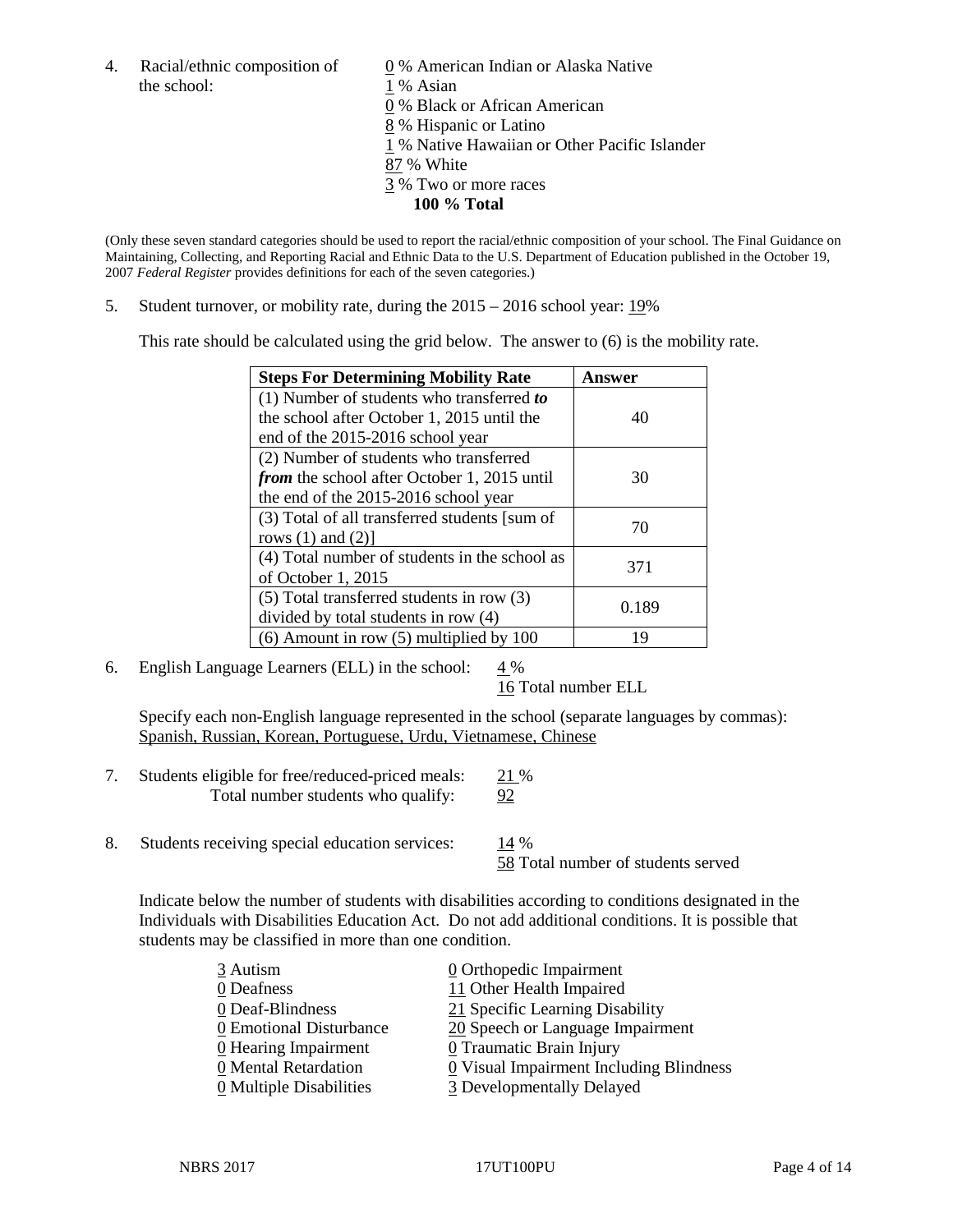- 9. Number of years the principal has been in her/his position at this school: 3
- 10. Use Full-Time Equivalents (FTEs), rounded to nearest whole numeral, to indicate the number of school staff in each of the categories below:

|                                        | <b>Number of Staff</b> |
|----------------------------------------|------------------------|
| Administrators                         |                        |
| Classroom teachers including those     |                        |
| teaching high school specialty         | 13                     |
| subjects                               |                        |
| Resource teachers/specialists/coaches  |                        |
| e.g., reading, math, science, special  | 7                      |
| education, enrichment, technology,     |                        |
| art, music, physical education, etc.   |                        |
| Paraprofessionals under the            |                        |
| supervision of a licensed professional | 4                      |
| supporting single, group, or classroom |                        |
| students.                              |                        |
| Student support personnel              |                        |
| e.g., guidance counselors, behavior    |                        |
| interventionists, mental/physical      |                        |
| health service providers,              | 3                      |
| psychologists, family engagement       |                        |
| liaisons, career/college attainment    |                        |
| coaches, etc.                          |                        |

- 11. Average student-classroom teacher ratio, that is, the number of students in the school divided by the FTE of classroom teachers, e.g., 22:1 27:1
- 12. Show daily student attendance rates. Only high schools need to supply yearly graduation rates.

| <b>Required Information</b> | 2015-2016 | 2014-2015 | 2013-2014 | 2012-2013 |     |
|-----------------------------|-----------|-----------|-----------|-----------|-----|
| Daily student attendance    | 94%       | 94%       | 95%       | 94%       | 95% |
| High school graduation rate | 0%        | 0%        | 0%        | 9%        | 0%  |

#### 13. **For high schools only, that is, schools ending in grade 12 or higher.**

Show percentages to indicate the post-secondary status of students who graduated in Spring 2016.

| <b>Post-Secondary Status</b>                  |    |
|-----------------------------------------------|----|
| Graduating class size                         |    |
| Enrolled in a 4-year college or university    | 0% |
| Enrolled in a community college               | 0% |
| Enrolled in career/technical training program | 0% |
| Found employment                              | 0% |
| Joined the military or other public service   | 0% |
| .)ther                                        |    |

14. Indicate whether your school has previously received a National Blue Ribbon Schools award. Yes X No

If yes, select the year in which your school received the award. 1987

15. In a couple of sentences, provide the school's mission or vision statement.

The purpose of J.A. Taylor Elementary is to promote the mission of learning first for all.

16. **For public schools only**, if the school is a magnet, charter, or choice school, explain how students are chosen to attend.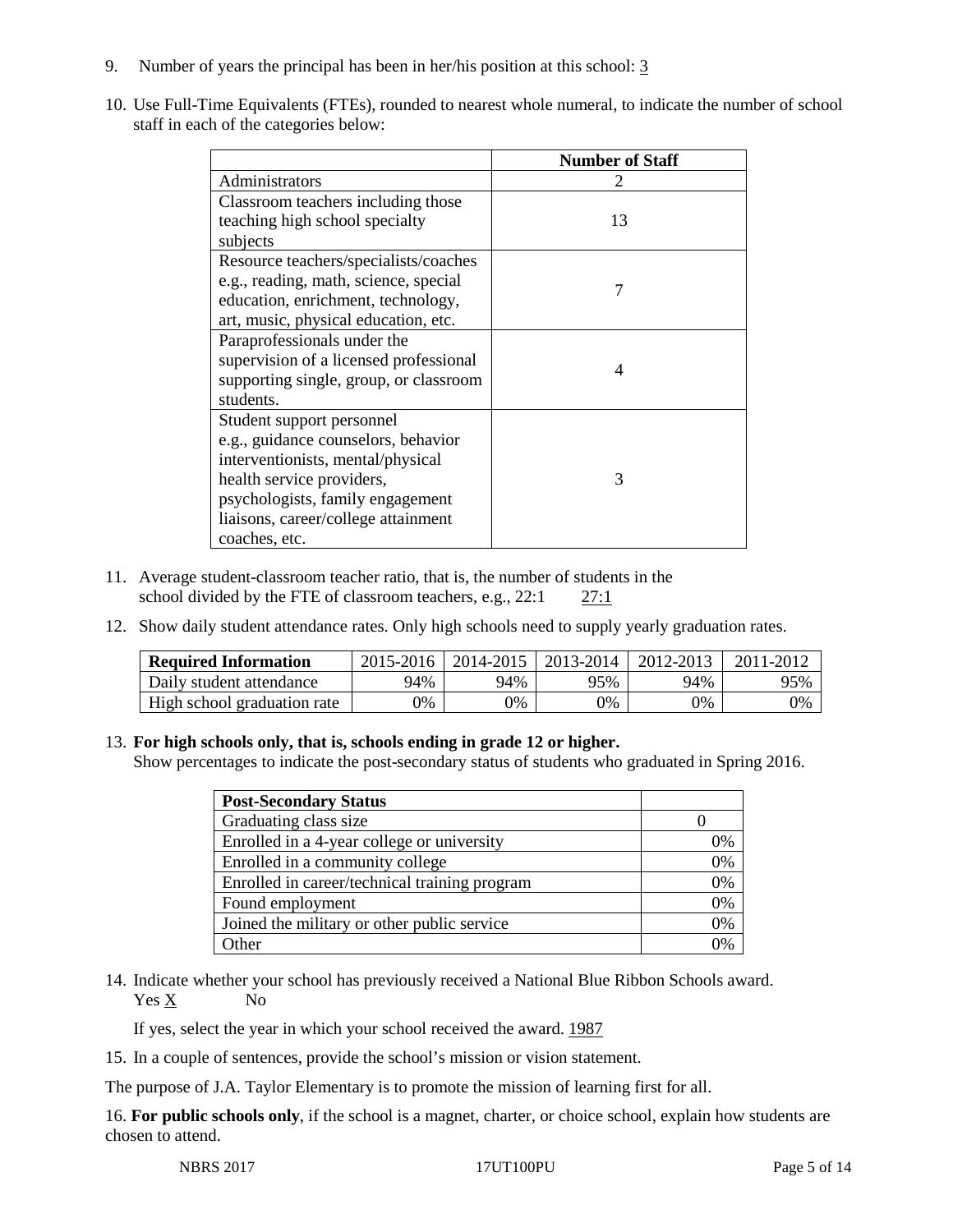# **PART III – SUMMARY**

A strong tradition of academic achievement began in 1962, the year J. A. Taylor Elementary School was built in Centerville Utah. Centerville is a city with a population of approximately 17,000. The city lies between the beautiful Wasatch Mountains to the east, and the majestic Great Salt Lake to the west. It is located about 15 miles north of Salt Lake City. J. A. Taylor is one of four elementary schools located in the city and enrolls about 375 students in Kindergarten through sixth grade. Our school also houses a district special education preschool classroom which enrolls 55 additional students. The majority of the preschool students reside outside of our boundaries and do not attend kindergarten at J. A. Taylor which is why preschool data is not included in this application.

In many ways our school may appear to be a "typical" elementary school. We are at the 50th percentile in the district for the number of students qualifying for free and reduced lunch. We are not a particularly large school but are certainly not the smallest. We are not a magnet school. With the exception of our preschool classroom, we don't house extra programs. We also have an average amount of technology in our school. However, J.A. Taylor is anything but "typical" when it comes to the learning and achievement of our students. From the Principal to the part time custodians, and on to each student, we have internalized a culture of high expectations and academic and social-emotional success. This culture is recognized by every student, parent, and staff member at our school.

J. A. Taylor has a history of student achievement and recognition. Thirty years ago in 1987 our school was one of two in the State of Utah to receive a Blue Ribbon School award in a ceremony attended by President Ronald Reagan. The school has changed a lot in thirty years. Our student demographics are more diverse and the teaching staff has completely turned over in that time. However, the tradition and expectation of excellence remains the same. In 2013 the Deseret News, a local newspaper, rated us as one of the top ten highest scoring elementary schools in Utah. The Davis School Board recently honored our school with a "Learning First" award given for outstanding achievement and growth as measured in the Utah Comprehensive Accountability System (UCAS).

One of the things we are most proud of is student growth. Our school's academic proficiency rates are high but our growth rates are where we truly shine year after year. A focus on student growth in addition to proficiency is part of what makes our school so successful.

To the staff, students, and parents of J. A. Taylor Elementary success is more than just related to academics. We believe physical activity is important for students. In addition to weekly physical education classes, we promote a "walking club" at recess where students have the opportunity to be recognized for prolonged physical activity at recess.

Social-emotional proficiency and growth is also valued at J. A. Taylor. Each classroom receives regular character education lessons from a counselor. The school counselor uses a character education curriculum designed by the school district but also delivers instruction based on the needs of each classroom and as requested by the teacher. Additionally, students have access to various friendship and recess groups facilitated by the counselor. Each year we have a student council lead service project where students have an opportunity to help others experiencing hardship. Our student council also provides a bully prevention tip to students each week through the morning announcements.

Our school vision echoes that of our school district, "Learning First." The school's purpose is to promote the mission of learning first for all. To accomplish this purpose we provide data-driven instruction using the Davis Essential Skill and Knowledge (DESK) Standards. Instruction is delivered by highly qualified teachers who have internalized this purpose.

The students of J. A. Taylor leave the school prepared for Junior High School and beyond. Our school theme this year is "The Hero Within" and we want each and every student to recognize his or her potential for greatness. A component of this greatness is helping others. We are a small school with an average socioeconomic level but we were able to raise the funds to purchase over 100 video games and DVDs for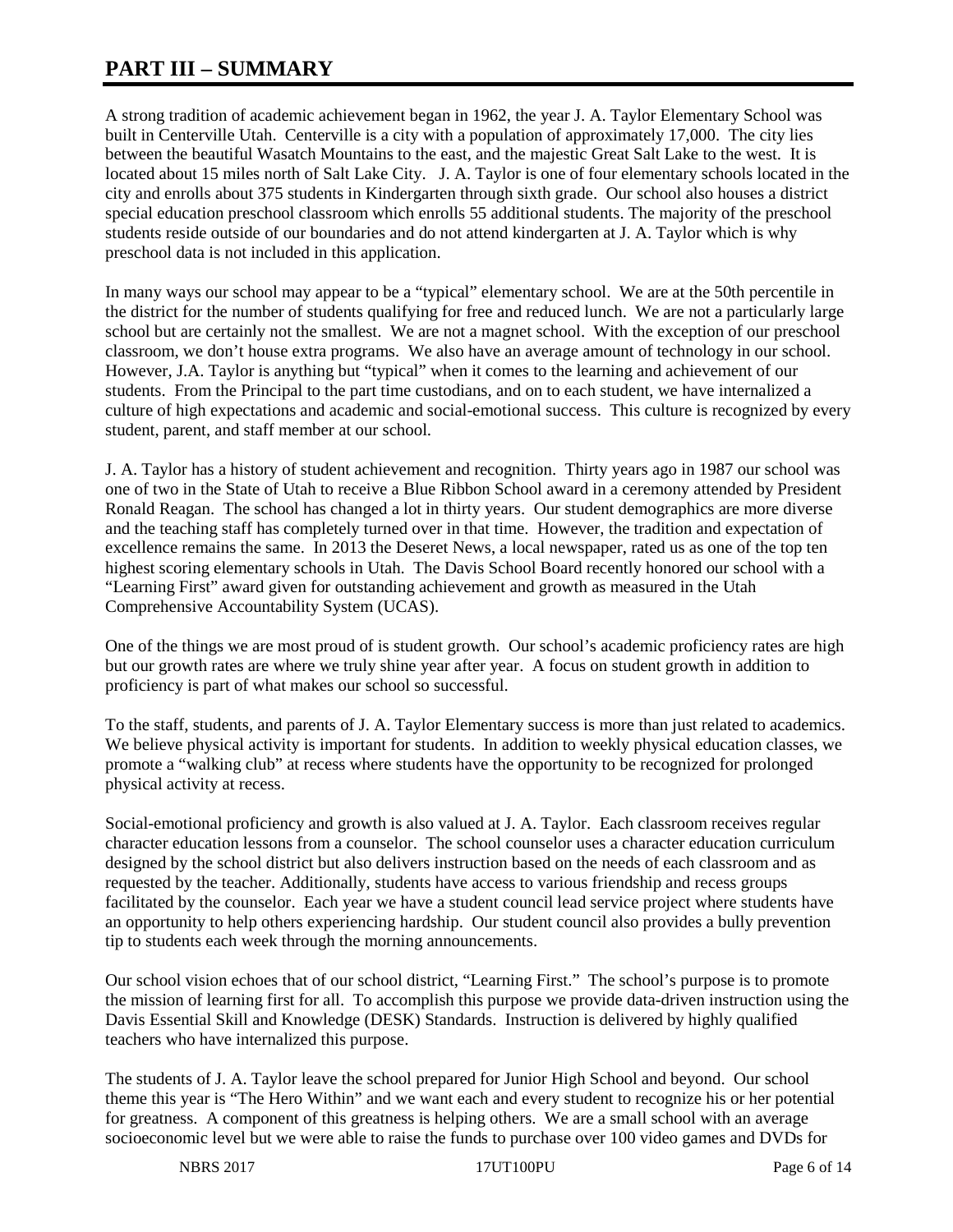sick children at Shriner's Hospital in Salt Lake City, to be used by patients. Last year almost 500 hats were made or donated for cancer patients at Primary Children's Hospital, also in Salt Lake City.

J. A. Taylor Elementary is part of an involved and supportive community that promotes volunteerism. Many parents volunteer in the classroom and serve on the PTA or community council. We have an active volunteer run school choir and two years ago we started the tradition of a school musical each year.

The administration at J. A. Taylor believe that "programs" don't lead to success, good teaching does. We hire high ability teachers who have demonstrated proficiency in their knowledge of the content areas they teach. Every teacher at J. A. Taylor Elementary believes that each and every one of their students can learn and that each and every teacher has the ability to help students reach their learning potential. We try to recruit teachers that can forge relationships with their students, who understand the importance of data in guiding their instruction, and who can list each student's strengths and weaknesses and what they are doing to address specific deficiencies.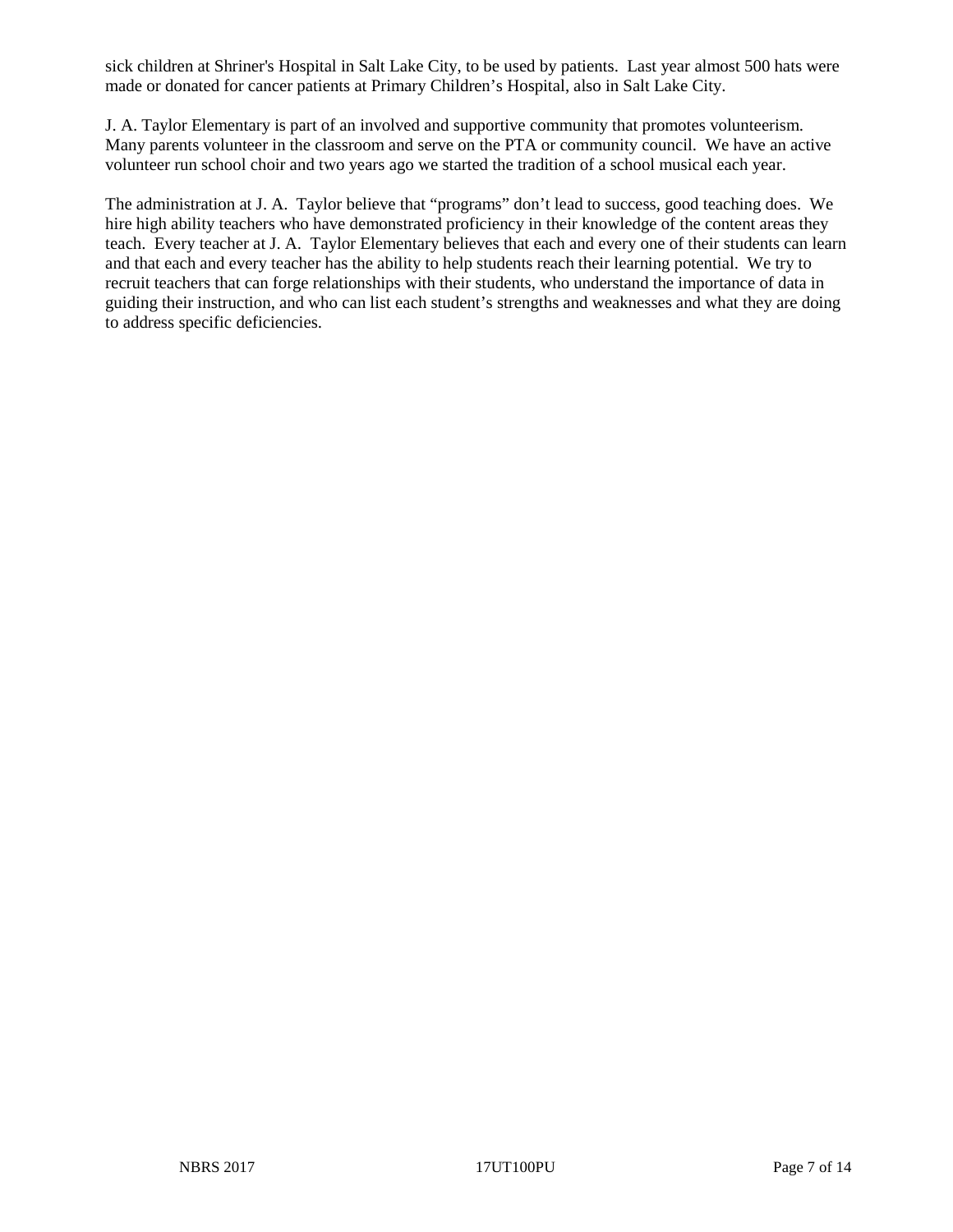## **1. Core Curriculum:**

One of the goals at J. A. Taylor Elementary is to ensure competency in English Language Arts (ELA) for all students and to enable a love of reading and writing that lasts a lifetime. The Davis School District has adopted the McGraw-Hill Wonders Program for grades K-6. This program is used in conjunction with district provided research based tools for whole class and small group instruction. At Taylor teachers use planning guides and curriculum maps to help plan instruction in each grade level. There is a focus on both vertical and horizontal alignment of curriculum in Davis Collaborative Teams (DCTs). The district standards are a focal point of instruction. These standards act as a foundation for high quality instruction. An English Language Arts Coordinator (ELA) helps teachers provide this instruction by consulting, modeling instruction, and helping link assessment data to teaching and learning. Lessons are planned through collaborative teams with focus on class wide instruction as well as small group lessons. The district provides high quality instructional resources and training in the key literacy skills of phonological awareness, phonics, word recognition, fluency, print concepts, vocabulary, comprehension, writing, speaking and listening

The Davis School District has created their own math curriculum called Advantage Math. Resources are available in the iBook format and contain a teacher guide, teacher resources book, parent resources, student resources, student pages, and manipulatives and literature kits. Vertical and horizontal alignment are a major component of this program as is the plan, teach, check model. In grades three to six there are five books per grade level. Each book contains research based teaching practices revolving around a big idea. Every lesson includes ideas for differentiation. Parent guides provided by the district explicitly explain each critical area that students should learn by grade level and gives tips for parents to use when helping their children with homework. Teachers use various software programs as a component of the math curriculum. J. A. Taylor elementary currently uses Think Through Math (TTM), ST Math, Moby Max, Reflex Math, and Sum Dog. These programs supplement and support the quality classroom instruction delivered by teachers.

The science curriculum at J. A. Taylor Elementary is based on the Utah State standards, the Davis Education Skills and Knowledge Standards (DESK), and the district science vision of student/teacher collaboration, literacy integration, scientific inquiry and data based decision making. There is an increasing focus at our school this year on science, technology, engineering, and mathematics (STEM). This year we participated in the hour of coding where students as young as kindergarten and first grade learned coding skills. The district will be adopting a new science curriculum next year that also places emphasis on STEM skills. Our school has really been helped this year by district provided collaborative teams where our teachers have been able to collaborate with teachers of the same grade level at other schools to plan, teach, check, and adjust their science lessons and assessments. Our school also participates each year in a science Olympiad.

Our school uses the "Exploring Where and Why" social studies program developed by Nystrom: Harff-Jones Education. The intent is to make social studies relevant and engaging to our students. The social studies curriculum is more than a program however. Students at each grade level are provided age appropriate information on engaging in their community and civic learning. One example would be the annual participation of our 5th grade students in "Biz Town." This involves daily lessons that connect what students are learning in school to life beyond graduation. They get practice interview skills and simulate working as employees at various businesses. This program also teaches students how to manage personal and business checking accounts. Another example would be the annual 1st grade program for parents. Students perform patriotic songs tied to their curriculum and some earn a "Master of First Grade" award for completing such things during the year as memorizing a poem, reading a news article and sharing with the class what they learned, and things around the home such as washing a window, emailing someone, and making a meaningful phone call. Students in the upper grade levels have the opportunity to participate in the Constitution Bowl where their knowledge of the United States Constitution is tested. We also try to provide many immersive experiences for students such as the 4th grade Mountain Man Rendezvous and the 6th grade Wax Museum. Field trips are often tied to the social studies curriculum like the 2nd grade field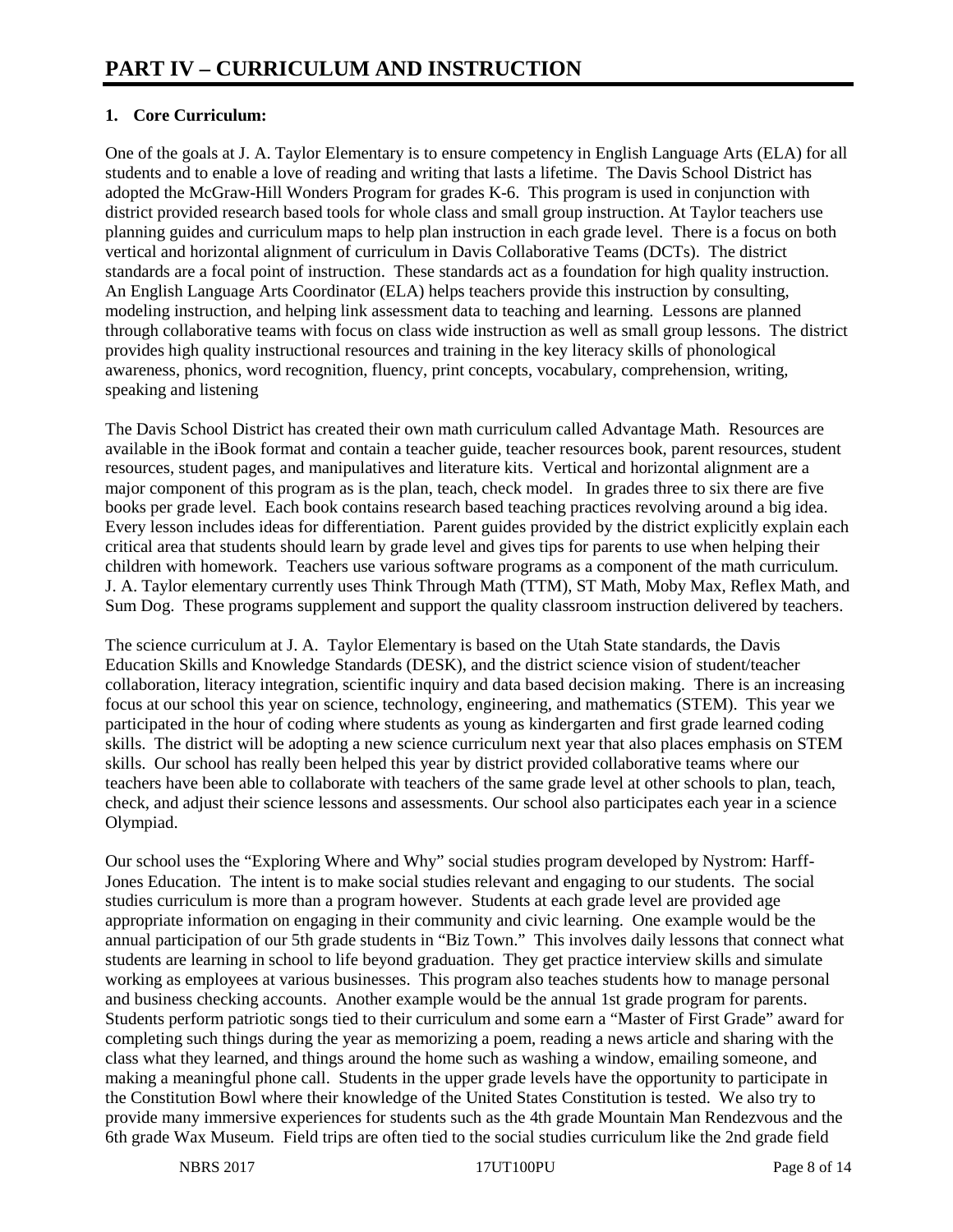trip to the State Capitol Building, or the 3rd grade trip to the Centerville city offices. Select students are rewarded for exemplifying civil engagement each month with lunch with the Mayor of Centerville.

## **2. Other Curriculum Areas:**

Students receive forty five minutes of arts or music education every week taught by a qualified professional. Students get art instruction one week and music instruction the alternating week. This is in addition to music and art taught by their general education teacher in the classroom. Instruction is aligned with the Davis School District standards. These subjects are also tied to other curricular areas. For example, earlier in the year the sixth grade was studying ancient Egypt. The art teacher tied their projects that month to creating mummies and pyramids.

J. A. Taylor Elementary also has a volunteer lead choir that allows children in all grade levels to learn music from various cultures and time periods and to perform for the community. In addition, we have added an annual musical theatre production that is primarily for grades 3-6 but younger students may also participate.

Students receive forty-five minutes of physical education a week. All lessons are aligned with the district curriculum. The PE teacher instructs students how to play sports such as volleyball. They also learn dancing, and activities that promote a variety of body movements and gross and fine motor skills. Our school also participates in a decathlon each year where students in grades 4-6 are given a pre-test in the fall in the standing long jump, basketball dribbling, jump rope, cup stacking, 200 meter run, and mile run sit-nreach, shuttle run, push-ups, and sit-ups. A posttest is given in the spring and the top boys and girls in each grade level get to compete. Students also receive health instruction from their teacher and the school counselor in areas such as making healthy and safe choices. In addition to the structured activities during physical education class, students have 45 minutes of recess a day to participate in structured and unstructured physical activities. One of our recess activities is a mileage club. Students earn punches on their card for sustained physical activities. They trade the punch cards in for prizes and recognition.

Students also receive forty-five minutes a week in structured keyboarding and computer literacy provided by a qualified professional. These lessons are tied into grade level curriculum. For example, when the fourth grade students are assigned to do a power point presentation on one of the counties of Utah they may be given explicit instruction on using power point from the computer teacher. Students also practice keyboard and participate in keyboarding and coding competitions.

Teachers who have shown a desire to use them, have Smart Boards in their classrooms. All rooms have projectors and a document camera. Our school has two classroom sets of iPads on mobile carts that teachers can check out and each classroom has at least five additional iPads to use in small groups. Our school also has three computer labs available for teachers to use with students. Two of our teachers have been chosen to participate in a district pilot program called the Davis Leading EDGEucator Academy where they are part of a small group of teachers district wide receiving extra training and technology resources to create a digital teaching and learning environment for students. These teachers are sharing what they are learning with other teachers in the school.

Each student in the school also receives thirty minutes a week of library media instruction from a qualified media specialist. They learn about books, research, and digital literacy. Our school librarian also sponsors a "Battle of the Books" competition. Students get a button when they read a book on the list and pass a comprehension quiz on that book. In the spring the students get into teams and compete against each other to show their knowledge of the books read.

## **3. Instructional Methods, Interventions, and Assessments:**

J. A. Taylor Elementary follows a three-tiered instructional model. It all begins with high quality whole class instruction aligned with rigorous district standards. Leaning objectives are clear and frequent assessments are both formative and summative. Teachers meet weekly in Davis collaborative teams (DCTs) which are similar to professional learning communities (PLCS) to ask and answer the questions of what we expect our students to learn, how we will know they are learning, how we respond when they don't learn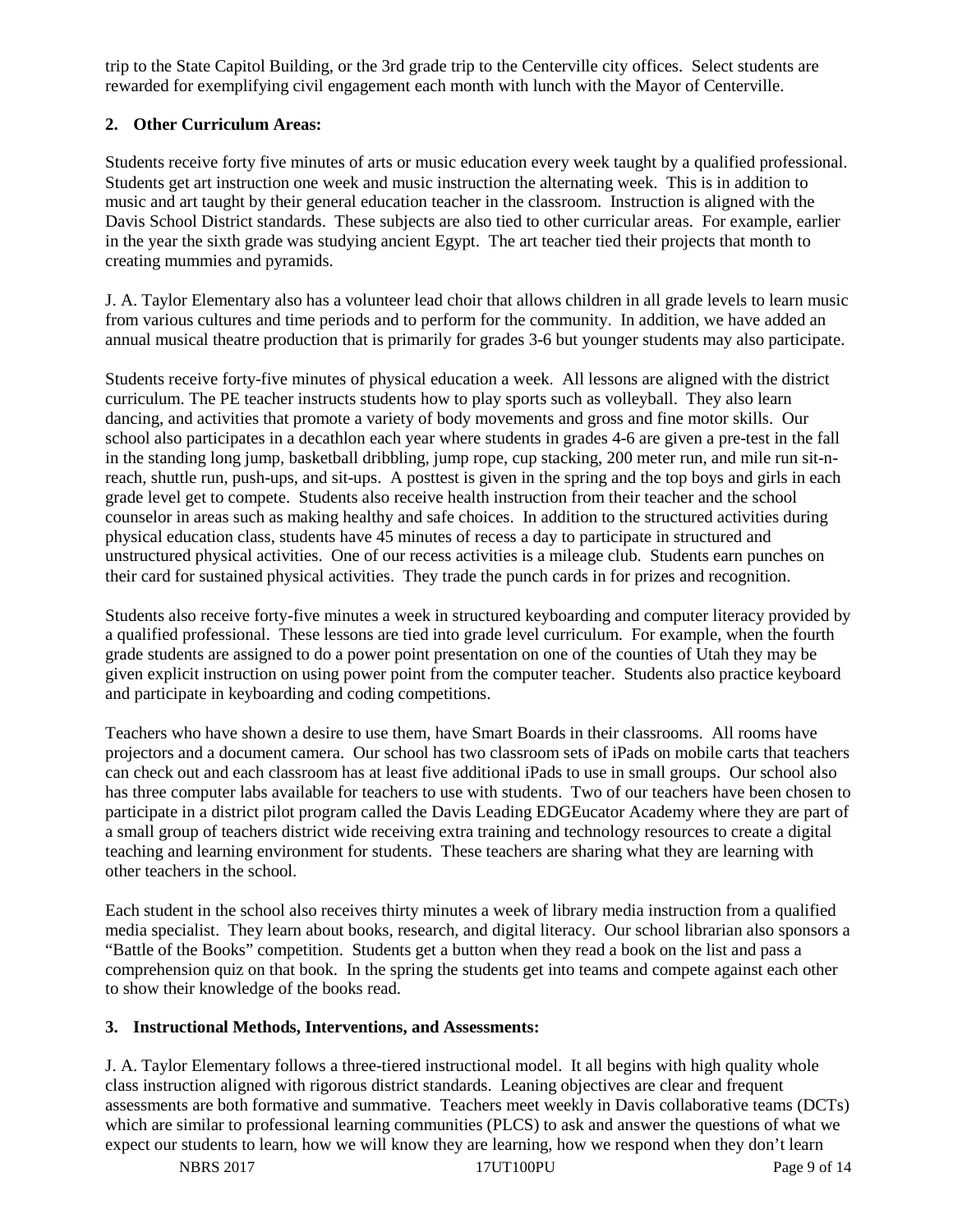and how will we respond if they already know it. This collaborative process helps determine if classroom instruction needs to be altered to maintain student engagement and a high degree of learning. For example, our fourth grade team may meet and review a common assessment that shows a specific weakness in both classes. The team will then discuss ways to reteach the concept in tier one instruction and also brainstorm ideas for small group or tier two instruction. This process is facilitated by our English Language Arts (ELA) Coordinator and administrative team. Teachers are provided with 30 minutes a day to provide individual and small group interventions to students with identified deficits in reading, writing, or math. Teachers use this time to re-teach and differentiate instruction to meet individual student learning needs.

At J. A. Taylor our emphasis is growth over proficiency. Both are important but a focus on growth ensures that our efforts are concentrated on learners at the low and high end of the learning spectrum and not solely the middle group. Teachers gather data from End of level testing, benchmark assessments and formative assessments to guide teaching. Teachers are given the tools to access the data but they are collecting it and interpreting it themselves to empower more meaningful instruction. For example, at the beginning of the year teachers use their students' end of level testing to help assess strengths and weaknesses of their new group of students. This helps to scaffold and map their instruction for the year. Benchmark testing such as Dynamic Indicators of Basic Early Literacy Skills (DIBELS) and Scholastic Reading Inventory (SRI) also help to determine student baseline levels which assists teachers in planning instruction. Instruction is altered as formative teacher-created assessments give additional information. Benchmark and formative testing identify specific deficits that can be addressed through re-teaching as an entire class or through differentiated instruction in small groups. Teachers have the opportunity each day to work with students in small groups. A large portion of the class goes into the computer lab where a trained para-professional monitors their work on a computer based program such as MobyMax, or Think Through Math. The classroom teacher holds back a small group of students and works with them to address specific deficits. Students that do not respond to this instruction are often referred for special education testing to further identify specific strengths and weaknesses and to determine whether tier three instructional intervention is required for a particular student to make adequate progress. Our special education team is trained in Wilson reading program and in providing high quality individualized instruction in all subject areas.

Even though our school is rated as high performing as a whole, there are subgroups that aren't performing quite as well. Groups that have at least a ten percent discrepancy lower than the entire group of students are: Hispanic, Economically Disadvantaged, Limited English Proficiency, and Students with Disabilities. However, our focus on growth and targeted intervention have shown positive results in each of these subgroups. Each of these subgroups score at least 10 percent higher than the school district average for that particular subgroup.

J. A. Taylor has a school cultural expectation of high performance and high growth. This has been internalized and disseminated by our dedicated staff. Our certified staff, including teachers, administrators, and the counselor average 15 years of experience. Many of our classified staff including our head secretary, head custodian, and chief recess supervisor have worked at the school more than 15 years. Each employee at the school has internalized this culture of student growth and high achievement and students and parents know and feel this. Previous administrators and teachers have communicated this expectation to current administration and teachers. Parents and teachers communicate this to students. Teachers back up this expectation with high quality instruction and intervention, students back up this high expectation with academic performance and actions demonstrating character.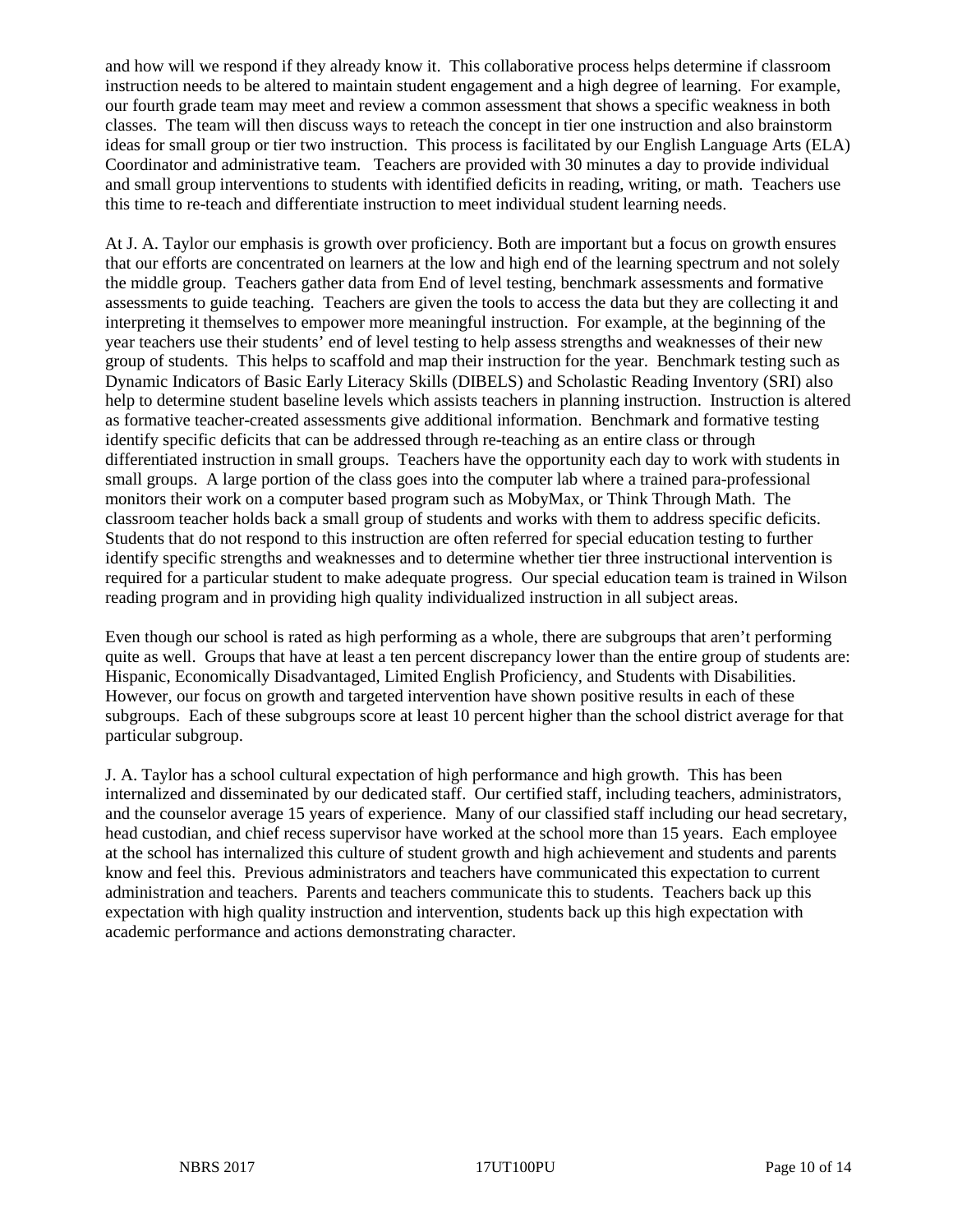## **1. School Climate/Culture:**

Teachers at J. A. Taylor are observed multiple times a year in part to assess and advise on how they can continue to engage and motivate students to be successful. Engagement begins at our school with a wellplanned lesson that is aligned with DESK standards. Teachers plan activities that are tied to learning objectives and help students' master curriculum content and skills. Our teachers try to add activities to each lesson that can be differentiated to the needs of each student. They also ensure that lessons are well organized and follow a logical sequence. Teachers also try to make connections to content the students have learned previously and will be learning in future classroom instruction. Lessons begin with the teachers explicitly stating to students what they will be learning and why. Lessons include a variety of learning activities to facilitate student engagement. Teachers ensure that students are actively participating in the lesson or they modify instruction when students are not engaged. Technology is used as a tool to enable and encourage engagement. Transitions are practices by students to maximize learning time and teacher pacing is adjusted as needed to meet learning needs.

At J. A. Taylor, teachers have internalized the need and desire to positively acknowledge and interact with all students. There is an environment where students are empowered to take risks in learning while also demonstrating a positive and respectful attitude about learning. Each student is held to high expectations for learning and modifications to assignments are made as needed. Each teacher's classroom is organized and inviting. Teachers ensure that behavioral expectations are clear and consistently applied. Our school has a school-wide positive behavioral support system where all employees are encouraged to recognize and reward positive student behavior with "Caught Being Good" slips that are entered into a regular drawing for rewards. Students also have opportunities to be nominated by their teacher for various incentives such as lunch with the Mayor of Centerville or pizza with the Principal.

At J. A. Taylor we know that this culture of learning and high expectation cannot be realized when teachers do not feel valued and supported. Gratitude for teachers is communicated regularly through a weekly memo, regular classroom visits and with the assistance of our PTA who provide meals for teachers on special occasions and regularly praise them and provide teacher incentives. The intention of the school administration at J. A. Taylor is make sure that every interaction with a teacher includes words and actions that communicate support and value for the things they accomplish. Teacher accomplishments and recognitions are often communicated on the school website as well and in newsletters and emails to parents.

#### **2. Engaging Families and Community:**

Communication is an important component of working with families and community members. School information including successes and challenges is communicated through various methods such as a bimonthly principal's newsletter and monthly parent teacher association (PTA) newsletter. Information is also communicated by regularly scheduled phone calls that go out to all parents and emails.

Our school website is an excellent source of information for parents. The school PTA has a Facebook page that they also use to communicate information.

Our school has an active PTA that regularly plans nighttime activities involving parents, as well as students, in events such as a literacy night, math night, and school carnival. Our PTA actively recruits parent and community volunteers to help in the classroom and library and staff school activities such as drug awareness week, safety week, vision screenings, hearing screenings, teacher appreciation week, class parties etc.

J. A. Taylor also has a well-functioning school community council that is involved in school effectiveness by developing a school improvement plan and an internet safety plan. The community council also helps shape policy such as the school dress code, homework policy, and recess policy. This council is made up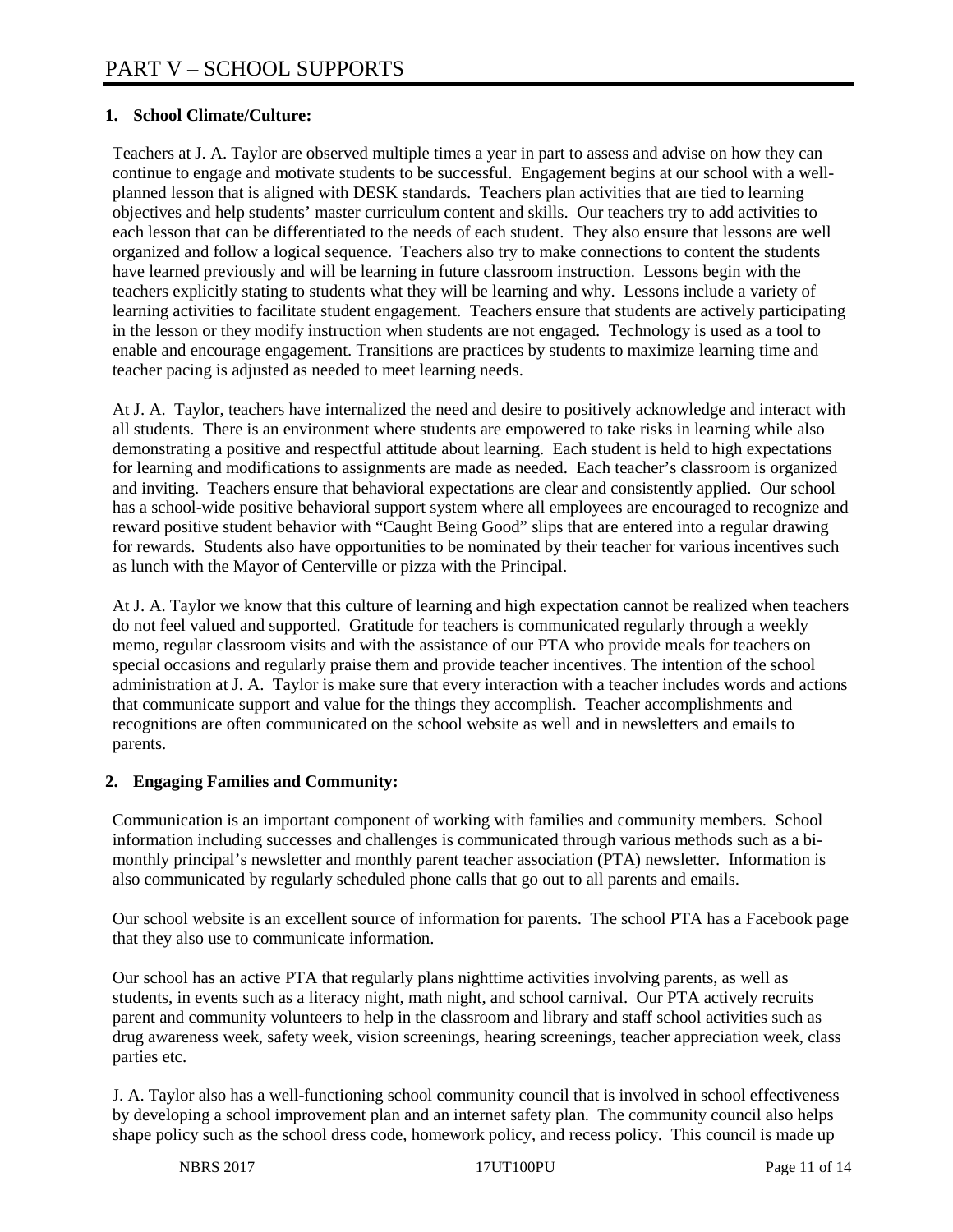of parents, community members, and school personnel, however there is always at least two more parent and community members than school personnel on the council. The council meets regularly and in addition to the duties mentioned above, they also help allocate financial resources to different school programs and fund raise to purchase things to help fulfill the school improvement plan. We also have a business partnership committee that reaches out to local businesses and families to solicit donations that go directly to classroom teachers to use to purchase items related to delivering instruction.

Our school actively recruits volunteers from the community. We partner with two state programs to bring "foster grandparents" to our school to help students. These agencies are Retired and Senior Volunteer Program (RSVP) and the Foster Grandparent Program. It has been wonderful to see senior members of our community partner with teachers to help tutor children in many different academic areas. These volunteers are invaluable to our school and community.

## **3. Professional Development:**

The primary approach of J. A. Taylor elementary concerning professional development, is to follow a three tier approach similar to that used with students. Needs of the entire staff are determined by assessment results, teacher surveys, the school improvement plan, and district mandate. For example this year our school improvement plan has a goal to improve Davis collaborative teams. The district wanted us to focus on this area but the specifics of the goal were first created by the school community council to ensure the voice of parents was heard. Once the goal was produced, the focus of these teams this year was determined by school assessment and survey results. Some aspects of the trainings provided by the school administrators and ELA were also informed by these survey results. Training in this area has been provided on a whole group level by the principal, assistant principal and school ELA.

Grade level teams receive additional school based professional development provided by the ELA based on needs of the grade level team and individual teachers and in part determined by how those needs are shaped after whole school training has been received. Teachers also have the opportunity to receive more individualized or tier three professional development provided by the ELA or school administration. This individualized professional development is provided upon teacher request.

The Davis School District also provides a high level of professional development opportunities. Teachers can choose to attend these trainings based on their individual profession growth plan. This plan is aligned with each teacher's professional goals which are in turn aligned with DESK standards. The district also provides extensive mandatory training for new teachers in conjunction with a school assigned mentor.

The district also provides training for our school counselor, related servers, and specialists in areas aligned to the district standards and in classroom management.

## **4. School Leadership:**

We have a principal, and this year for the first time in eight years, we also have an assistant principal. The principal acts as the facilitator in the school. J. A. Taylor has a longstanding tradition and reputation for academic success. Teachers have long used data to guide instruction and have focused on individual student needs. The school administration has helped keep that focus sharp through their support of teacher, parent, community, and student needs and district policy, procedures, and expectations. The leadership philosophy is one of relationships and respect. Our teachers need guidance and corrections like those at any other school but this correction comes from a perspective of respect for the great things our teachers have accomplished over the years. When hiring new teachers, the administrative team makes a concerted effort to find and recruit teachers that share the cultural values of the school. While we have a very experienced group of teachers on the staff, the current principal has hired a third of the total number of teachers at the school over the last three years. One of the most important things a principal can do is hire high functioning teachers and results have shown the effectiveness of this philosophy. Overall intelligence, past relationships with stakeholders, and focus on growth and development are qualities in teachers which are valued over years of experience, pedagogy, and communication skills, although those are important as well. The school leadership communicates with teachers every day through face to face contact, and weekly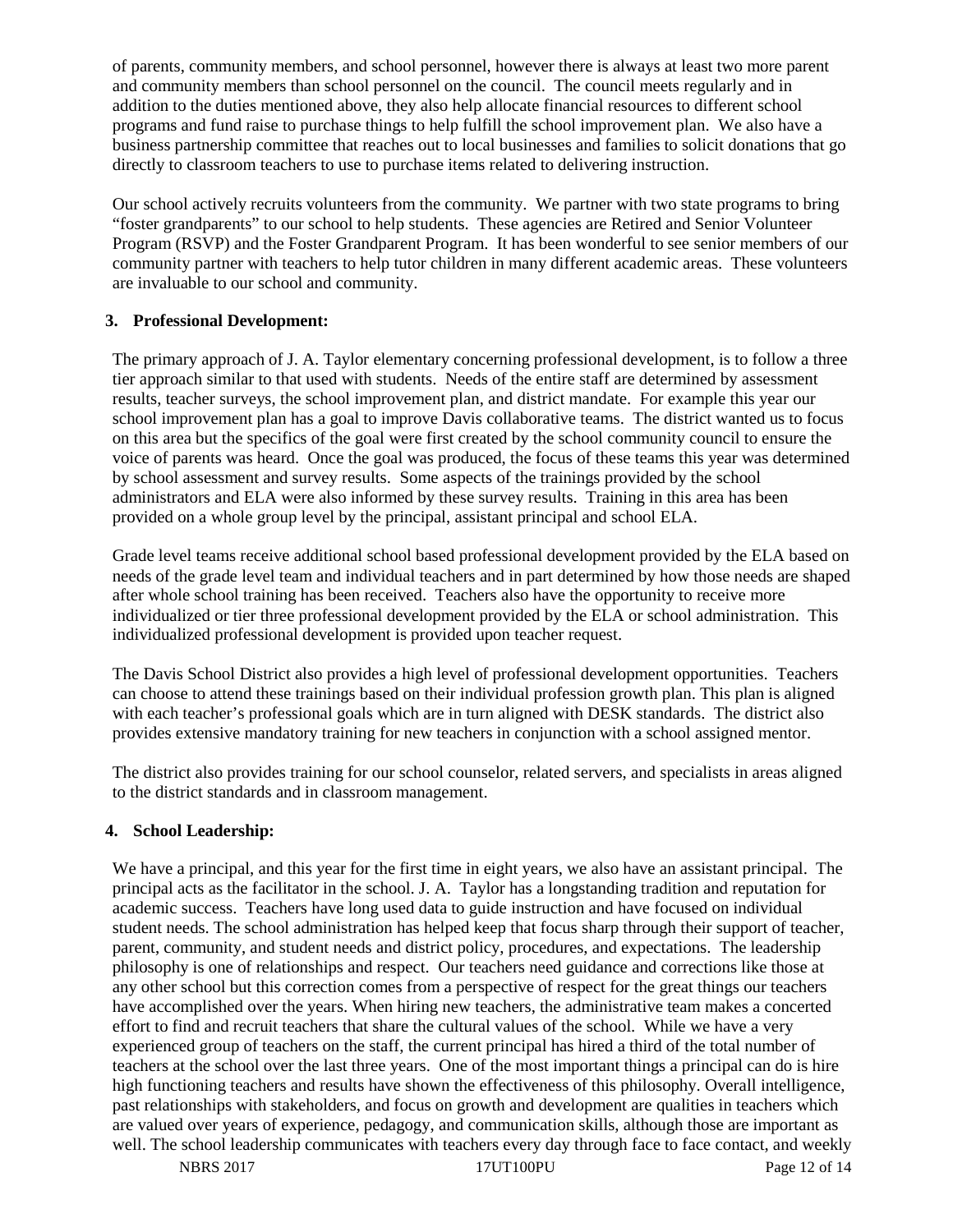through a staff memo focused on sharing successes as well as information on policy. The administration is also responsible for acquiring resources teachers need to be successful. This happens through recruiting business partners and facilitating a warm relationship with school community members as well as budgeting with the purpose of "Learning First."